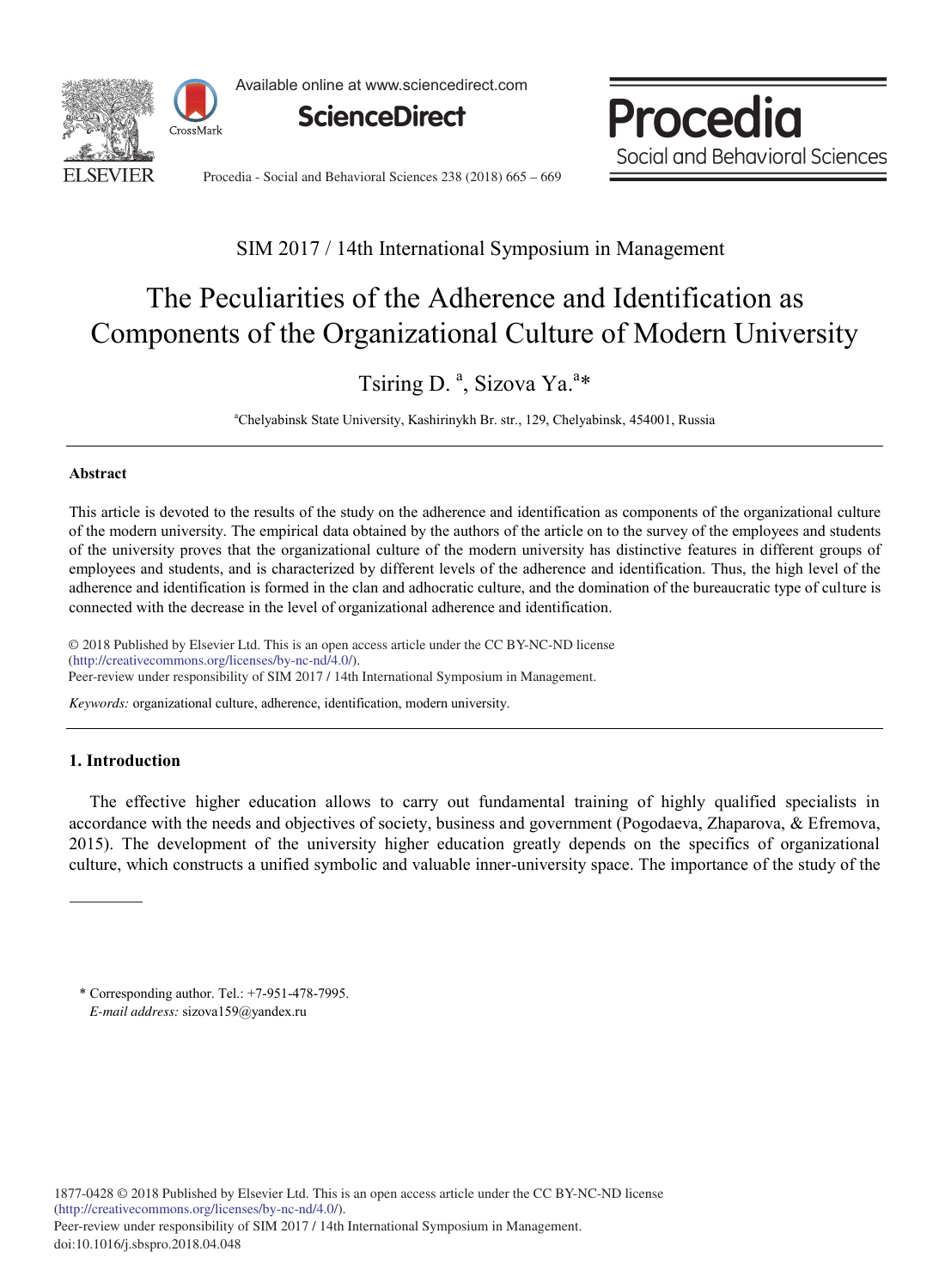organizational culture of higher education institutions causes its influence on the norms of behavior and values of people from the educational space of the university (Schein, 2004), (Ovchinnikov & Tsiring, 2013). It also forms corporate standards, style, traditions and norms of intra-organizational relations (Özçelik, Aybas, & Uyargil., 2016). Influencing the behavior of the members of the educational institution the total cultural space of the university allows its management to regulate both external and internal relations (Clark, 1998), (Mattarelli, Bertolotti, & Incerti, 2015), (Warrick, 2016).

The formation of the single value space among employees and students of the university has to do with the problems of a psychological nature - the problem of the identity and adherence. Consciously or unconsciously each employee of the organization deals with the identity and adherence (Van Dick, 2006). Identity and organizational adherence have an impact on beliefs, values, fundamental beliefs, the general worldview (Кunde, 2002), (Meyer, Morin, & Vandenberghe., 2015).

Thus, the problem can be designated as the study of the characteristics of the adherence and identification as components of organizational culture among different categories of employees of a modern university.

#### **2. Methodology and data**

The study uses the data collected by the authors as a result of a survey of the employees and students of the university. The university, where the research took place, is located on the territory of the Russian Federation. This is a regional, multi-disciplinary higher educational institution which provides a high quality training.

There were interviewed 336 people. There were 131 university employees, 169 students, 36 graduate students among them. To determine the type of the organizational culture, the authors used the Organizational Culture Analyze Instrument (OCAI) by (Cameron & Quinn, 2011). This method allows to identify the existing type of organizational culture. The OCAI provides a diagnostic assessment of culture based on an examination of core values, shared assumptions, and common approaches to work. It is a classification approach to culture, and was designed to identify existing organizational culture as a prelude to cultural change. While acknowledging that the quantitative measurement of culture is controversial, Cameron and Quinn claimed that the OCAI's use of quantitative data gathered from multiple individuals within the organization, tapping into the core values and related assumptions woven into the organization, can provide a realistic representation of its culture. The OCAI uses a four factor model to classify culture as falling along two bisecting continua: stability versus flexibility in work approaches, and internal versus external focus of the organization. To study the psychological aspects of organizational culture, there were used L. Porter's "Organizational commitment questionnaire" and the J. Lipponen's method to identify the level of identification with the organization / department.

#### **3. Results**

As a part of the study of the organizational culture, the subjects were formed into groups due to their position (down). Then there were determined the mean values of the assessments of the existing type of the organizational culture. The results are presented in Table 1.

| Group of the interviewed        | Mean value                  |                                   |                        |                          |
|---------------------------------|-----------------------------|-----------------------------------|------------------------|--------------------------|
|                                 | The<br>clan<br>type<br>- of | adhocratic<br>type<br>- of<br>The | market-oriented<br>The | The bureaucratic type of |
|                                 | organizational culture      | organizational culture            | type of culture        | organizational culture   |
| University top - managers       | 19,7614                     | 17,3614                           | 23,9386                | 38,9386                  |
| The chiefs of non-academic      |                             |                                   |                        |                          |
| units                           | 17,8187                     | 20,7771                           | 26,6188                | 34,7917                  |
| The deans of the faculties, and |                             |                                   |                        |                          |
| the heads of the departments    | 20.2000                     | 16,8500                           | 27,3250                | 35,6500                  |
| administrative<br>The<br>and    |                             |                                   |                        |                          |
| management staff                | 23,2919                     | 20,1508                           | 24,4049                | 32,1443                  |

Table 1. The mean values of the assessments of the existing type of the organizational culture due to the representatives of different groups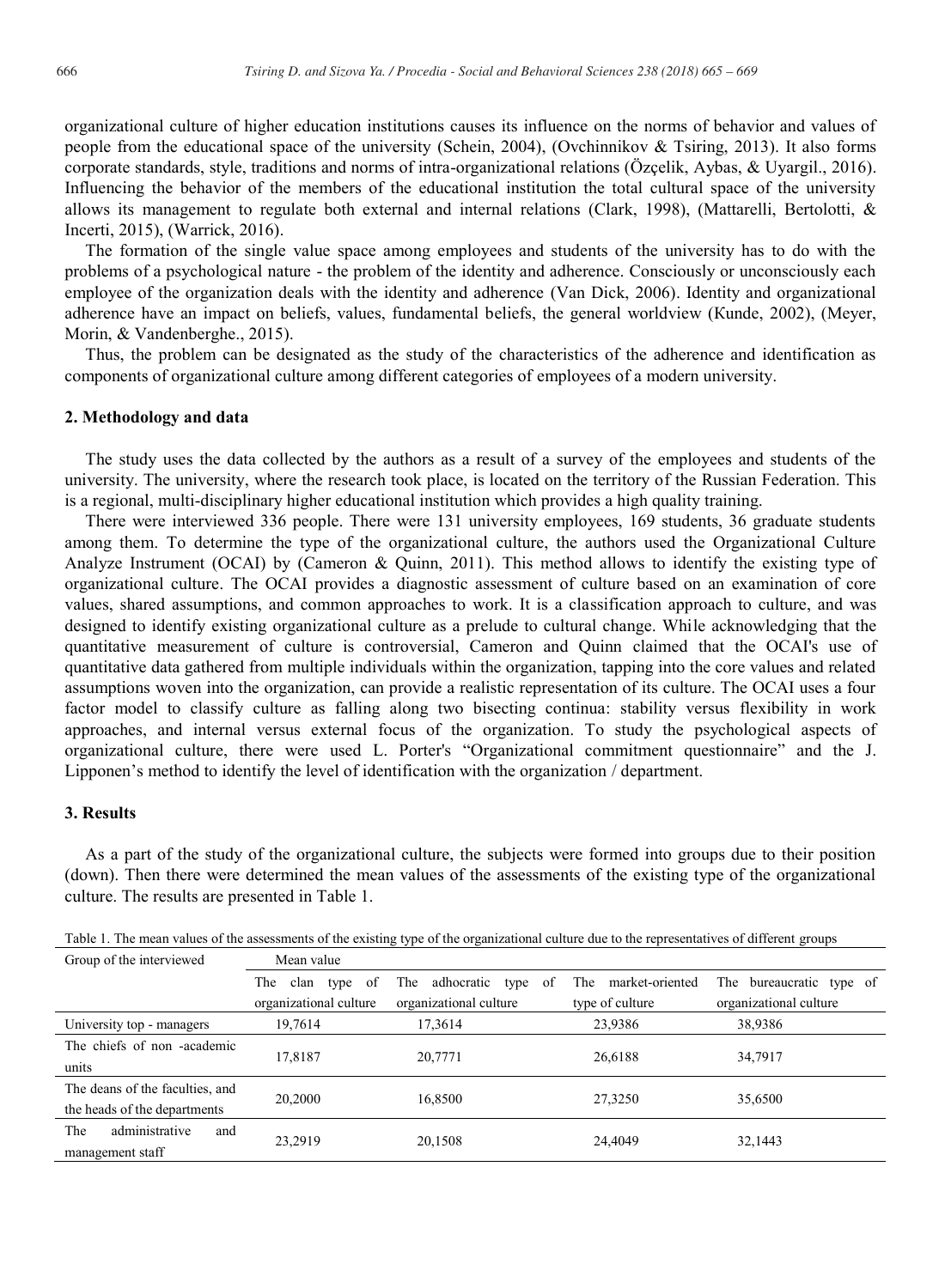| The teaching staff | 20.0617             | .9833<br>$^{\sim}$ 1 | 20.0117<br>28.UH | 29.9283 |  |
|--------------------|---------------------|----------------------|------------------|---------|--|
| Students           | 26,7084             | .9373<br>$^{\sim}$ 1 | 24.4139          | 26,9313 |  |
| Postgraduates      | ,4028<br>ጎሮ<br>ں کے | 1389                 | 22,2546          | 31,2037 |  |

According to the received data, the bureaucratic type of organizational culture is currently dominant at the university ( $p = 0.000$ ). Organization with a bureaucratic type of organizational culture is a formalized and structured workplace. The long-term concerns of the organization ensure its stability (Cameron & Quinn, 2011), (Kołodziejczak, 2015). In our opinion, the predominance of signs of bureaucracy in the organizational culture of the university, first of all, reflects the specifics of the university as an educational institution the main goal of which is to organize the learning process of knowledge transfer systematically and methodically. Implementation of this goal is unthinkable without schedules, regulations and technologies, without documenting all procedures.

Due to the mean values for each type of organizational culture, we found that the clan culture, in the opinion of students and post-graduate students, is presented in the biggest extent, while the chiefs of non-academic units denote the lowest one ( $p = 0.000$ ). The clan organizational culture among students implies friendly relations in the student environment, cohesion among students. The manager staff are expected to help in expanding the sphere of competence and gaining opportunities for personal development.

Among the assessments of the existing type of the organizational culture as an adhokratic one, the highest are the assessments of the teaching staff, students and graduate students ( $p = 0.000$ ). An organization with the adhocratic organizational culture is a dynamic creative workplace, the connecting essence of the organization is considered to be the devotion to experiments and innovation stability (Cameron & Quinn, 2011), (Kołodziejczak, 2015). According to the results, we believe that representatives of these groups have more opportunities (than representatives of other groups) to display the creativity in their work, they have more flexibile and situational relations.

The high level of the market organizational culture was denoted by representatives of the teaching staff, deans of faculties, heads of departments and heads of non-academic units ( $p = 0.000$ ). Market culture determines the type of organization focused on the external environment, rather than on its internal affairs. Basically, it focuses on the transactions with the external customers. Such organization is results-oriented, the main concern is the fulfillment of the task stability (Cameron & Quinn, 2011), (Kołodziejczak, 2015), (Szczepanska-Woszczyna, 2015). Due to this point, we can make a conclusion that the severity of this type among representatives of all groups listed above is determined by the characteristics of the activity: faculty members are interested in the attracting entrants, external sources of income (providing additional educational services, etc.); the activity of the chiefs of non-academic units is not usually limited to the department /management/ university, but is focused on interaction with external customers, including suppliers, contractors, licensees, trade unions, legal authorities, etc.

The higher level of expressiveness of the bureaucratic culture is denoted among the top management of the institution. We attribute this point to the fact that the rector and the pro-rectors of the university are more likely than others to face the features of bureaucratic culture at the university.

The indicators of the organizational adherence and identification in different categories of employees of a modern university were compared by determining of the mean values of the assessments of the studied phenomena (Table 2).

| The group of interviewed                 | Mean value |                         |                         |  |
|------------------------------------------|------------|-------------------------|-------------------------|--|
|                                          | Adherence  | Identification with the | Identification with the |  |
|                                          |            | department              | university              |  |
| University top management                | 5,39       | 19,5                    | 31,7                    |  |
| The chiefs of non-academic units         | 4,9        | 23,9                    | 32,8                    |  |
| The deans of the faculties, heads of the |            |                         | 30,2                    |  |
| departments                              | 5,08       | 20,5                    |                         |  |
| The administrative and management staff  | 4,5        | 23,9                    | 29,7                    |  |
| The teaching staff                       | 4,6        | 22,8                    | 29,5                    |  |

Table 2. The comparison of the mean values of adherence and identification among representatives of different groups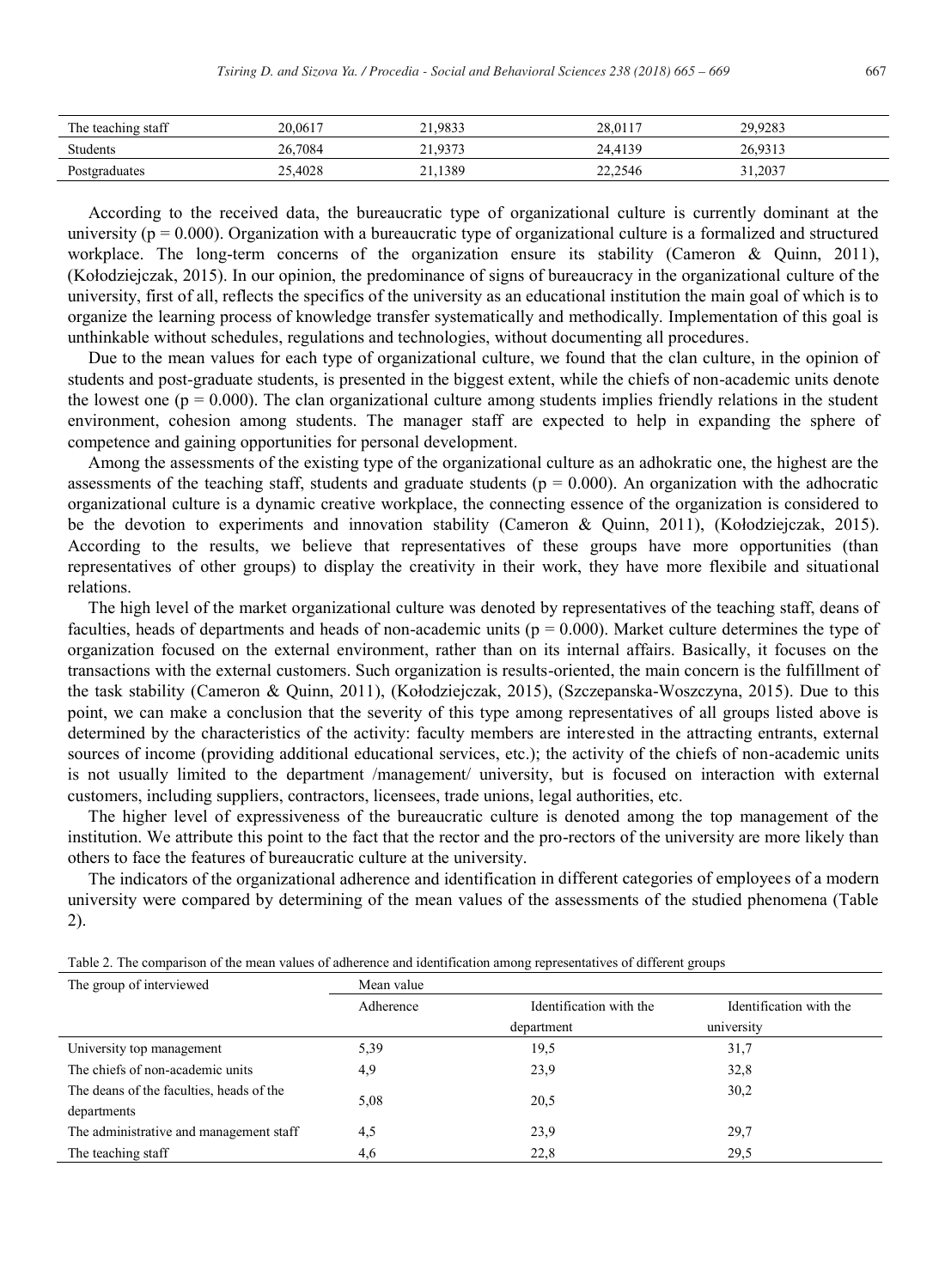| Students             |                  | $\lambda$<br>∼ | JU.U                               |
|----------------------|------------------|----------------|------------------------------------|
| Postgraduates<br>. . | $\Omega$<br>2.03 | 21,05          | $\Delta$ c<br>$\angle 0$<br>$\sim$ |

The comparative analysis of the indicators of organizational adherence and identification indicates that the representatives of senior management are more committed ( $p = 0.000$ ). Being the translators of the basic values norms and rules, uniting the members of the organization, the rector and pro-rectors of the university remain reliable to the adopted line of action. They are ready to make efforts due to the interests of the organization and proclaim not only the goals and values of the organization, but also accept them.

The chiefs of non-academic units and the administrative and managerial staff particularly have higher level of identification with the department than representatives of other groups ( $p = 0.003$ ). The result is explained by the fact that representatives of these groups, chiefs and administrative personnel, spend most of their working hours in their department /units. They all have common goals and specific activities, geographically united, that makes a sense of belonging to one common team.

Among the university staff the level of the adherence and identification is different. With the help of r-Pearson correlation coefficient calculator, we tested the relationship between the level of organizational adherence and identification with the type of organizational culture. As a result of the usage of the analysis, we found statistically significant positive relationships between the variables: the existing clan culture and identification with the department ( $R = 0.184$ ,  $p = 0.015$ ), the existing clan culture and identification with the university ( $R = 0.181$ ,  $p =$ 0.017), the existing clan culture and the adherence  $(R = 0.293, p = 0.000)$ , the existing adhocratic culture and identification with the department ( $R = 0.174$ ,  $p = 0.022$ ), the existing adhocratic culture and identification with the university  $(R = 0.191, p = 0.012)$ , the existing adhocratic culture and adherence  $(R = 0.190, p = 0.012)$ .

The severity of the clan culture implies loyalty and fidelity to traditions, team cohesion and a friendly moral climate, teamwork, staff commitment. The forms of the clan type are characterized by the shared values and goals, cohesion, complicity, individuality and perception of the organization as "we" (Gulevich & Morozova, 2012), (Ahmady, Nikooravesh, & Mehrpour 2016). The higher the level of expression of the clan type of organizational culture, the higher the organizational loyalty and identification is.

The devotion to experimentation and innovation is the connecting essence of the organization in adhocratic culture. The adhocratic culture involves the encouraging of personal initiative and freedom, accelerating adaptability, providing flexibility and creativity in situations of uncertainty. The ambiguity or information overload is also typical for this type. Almost every worker in an adhocratic organization is involved in the production, communication with clients, research and development, etc. These advantages of adhocracy, which is in contrast with bureaucracy in their characteristics to the bureaucracy, form organizational adherence and identification among the employees.

With the help of the correlation analysis there was found a statistically significant negative cohesion between the variables: the existing bureaucratic culture and identification with the department  $(R = -0.229, p = 0.002)$ , the existing bureaucratic culture and identification with the university ( $R = -0.241$ ,  $p = 0.001$ ), the existing bureaucratic culture and adherence  $(R = -0.276, p = 0.000)$ .

The higher the level of bureaucratic type of organizational culture, the lower the level of the adherence and identification. Understanding the presence of some restrictions dictated by the peculiarities of bureaucratic culture (the existence of formal rules and procedures, the centralization of power, authoritarian relations, etc.) the employees and students experience discomfort and some emotional background decreases. Not taking into account the peculiarities of the bureaucratic culture the members of the organization reject the values and norms of the university in the whole and their departments in particular, which indicates a low level of identification with the university and / or a particular department. Within the bureaucratic organizational culture the employees do not have the sense of unity with the organization or belonging to the organization.

#### **4. Conclusion**

Being a united basis of the educational institution, the organizational culture of the modern university determines the stability and success of the university in the competitive environment.